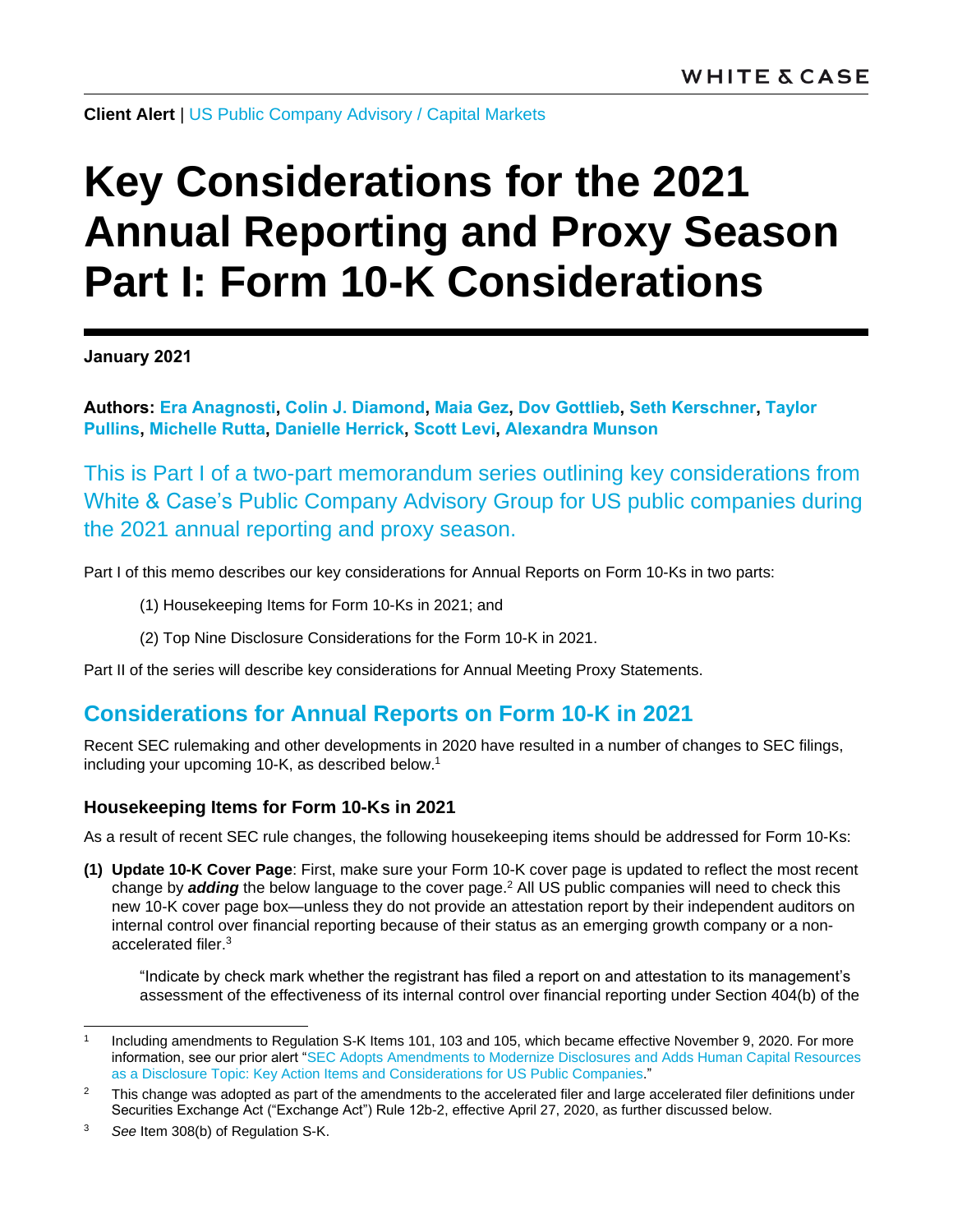Sarbanes-Oxley Act (15 USC. 7262(b)) by the registered public accounting firm that prepared or issued its audit report.  $\square$ "

This is the third year in a row in which changes have been made to the Form 10-K cover page.<sup>4</sup> Given all of these changes, it is important to confirm that your Form 10-K cover page reflects all recent updates.<sup>5</sup>

- **(2) Determine Your Filing Status:** Second, confirm your filing status in order to complete your Form 10-K cover page. In particular, the SEC recently changed the definition of "accelerated filer" and "large accelerated filer" in Rule 12b-2 under the Exchange Act.<sup>6</sup>
	- As a result of this change, an issuer is **not** an "accelerated filer" if the issuer (i) is eligible to be a smaller reporting company ("SRC") **and** (ii) had revenues of less than \$100 million in the most recent fiscal year for which audited financial statements are available.
	- However, an SRC with (i) a public float between \$75 million and \$250 million, and (ii) \$100 million or more in annual revenues would still be an "accelerated filer" as well as an SRC in accordance with the June 2018 amendments to the definition of an SRC.<sup>7</sup>
	- $\Box$  The determination of a company's filing status is crucial for determining the deadline for filing periodic reports for the fiscal year, among other requirements. *See* the SEC's [compliance guide](https://www.sec.gov/corpfin/secg-accelerated-filer-and-large-accelerated-filer-definitions) and [information](https://www.investor.gov/introduction-investing/investing-basics/glossary/form-10-k)  [on filing deadlines.](https://www.investor.gov/introduction-investing/investing-basics/glossary/form-10-k)
- **(3) Check Exhibit Index**: Companies should check their exhibit lists in light of recent changes to exhibit filing requirements in Item 601 of Regulation S-K. In particular, companies should ensure that they have reviewed and updated their exhibits in accordance with the 2019 changes to material exhibits as follows:
	- *Material Contracts No Longer Required If Fully Performed*: For companies that are not "newly reporting registrants,"<sup>8</sup> Item 601(b)(10) now requires material contracts to be filed only if they are to be performed in whole or in part *at or after* the filing of the report.<sup>9</sup> Accordingly, companies should review

- the *removal* of the statement and checkbox regarding Section 16 delinquencies "Indicate by check mark if disclosure of delinquent filers pursuant to Item 405 of Regulation S-K is not contained herein, and will not be contained, to the best of registrant's knowledge, in definitive proxy or information statements incorporated by reference in Part III of this Form 10-K or any amendment to this Form 10-K");
- the *removal* of language on "posting" the company's Interactive Data Files on its corporate website, so that the statement and checkbox reads "Indicate by check mark whether the registrant has submitted electronically every Interactive Data File required to be submitted pursuant to Rule 405 of Regulation S-T during the preceding 12 months (or for such shorter period that the registrant was required to submit such files)"; and
- the *removal* of language next to the non-accelerated filer checkbox that companies "not check" the box if they are a smaller reporting company.

For more information, see our prior alerts ["Key Considerations for the 2020 Annual Reporting and Proxy Season"](https://www.whitecase.com/publications/alert/key-considerations-2020-annual-reporting-and-proxy-season) and ["Reminders for US Public Companies for the 2019 Annual Reporting and Proxy Season.](https://www.whitecase.com/sites/whitecase/files/files/download/publications/reminders-for-us-public-companies-for-the-2019-annual-reporting_1.pdf)"

<sup>9</sup> The previous rule had also required material contracts that were fully performed before the filing date but that were entered into within two years of the filing to be filed.

l 4 In 2018 and 2019 pursuant to additional rule amendments, the changes to the Form 10-K cover page consisted of the following:

the *addition* of the trading symbols for all of your US-exchange-listed securities to the cover page in a table titled "Securities registered pursuant to Section 12(b) of the Act";

<sup>&</sup>lt;sup>5</sup> The SEC website generally provides a current version of the SEC's forms, available [here.](https://www.sec.gov/forms) Regulation S-K is available [here.](https://www.sec.gov/divisions/corpfin/ecfrlinks.shtml)

 $6$  The final rule is available [here.](https://www.sec.gov/rules/final/2020/34-88365.pdf) In addition, the amendments adjust the transition thresholds to (i) \$60 million when transitioning from an accelerated filer to a non-accelerated filer and (ii) \$560 million when transitioning from a large accelerated filer to an accelerated filer.

 $7$  The rule is available [here.](https://www.sec.gov/rules/final/2018/33-10513.pdf)

<sup>&</sup>lt;sup>8</sup> The term as defined in Instruction 1 to paragraph (b)(10) of Item 601 includes companies that are not subject to Exchange Act reporting obligations and certain shell companies.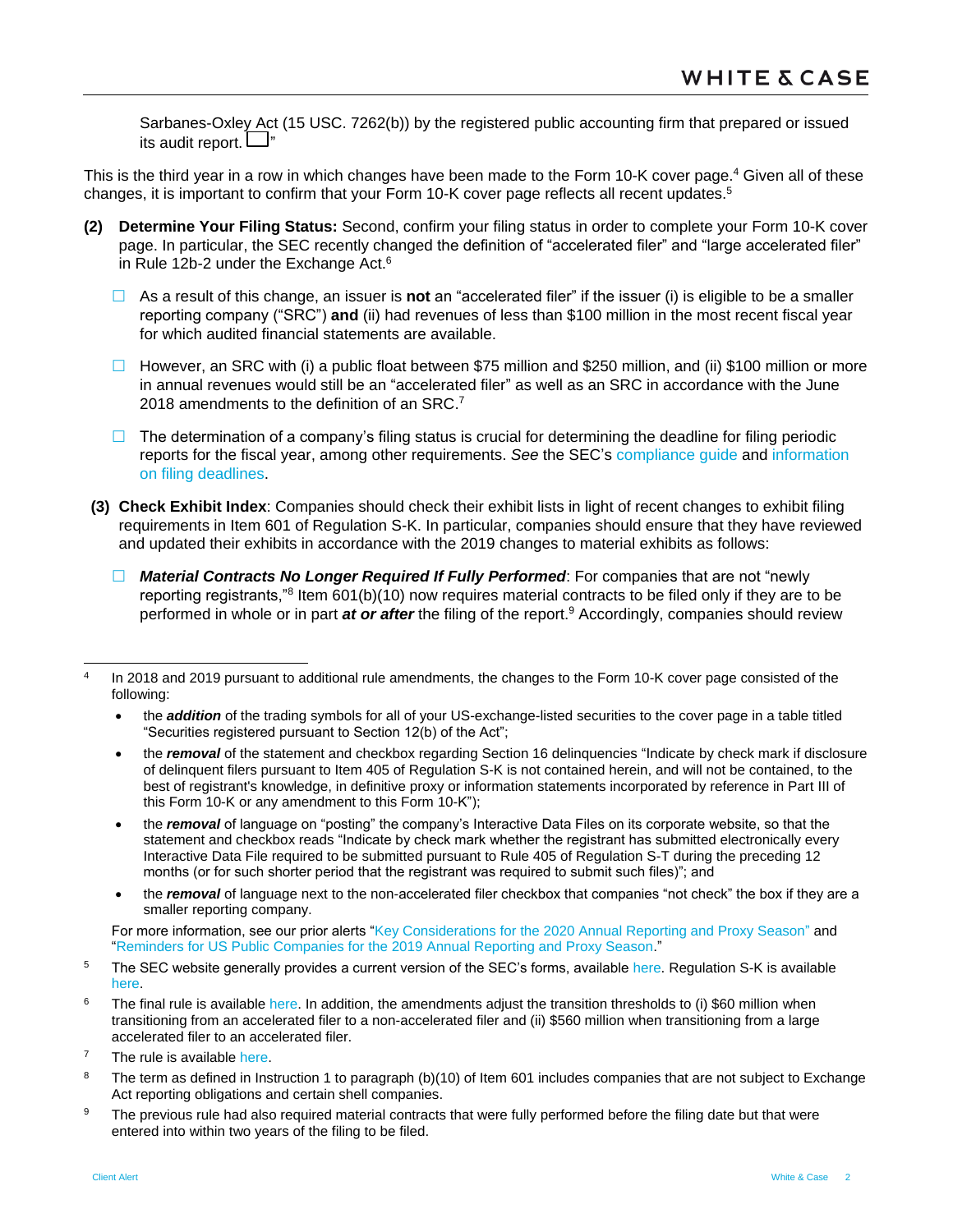their exhibit index to check if any material contracts have been fully performed and can therefore be removed from the exhibit index as a result of this rule change.

#### *Schedules of New Exhibits*.

- o *In General, May Omit Schedules from All Exhibits:* Under paragraph (a)(5) of Item 601 of Regulation S-K, companies may now omit schedules and similar attachments to **all** exhibits, provided that: (i) the schedules/attachments do not contain material information; and (ii) the information in the schedules/attachments is not otherwise disclosed in the exhibit.
- o *Provide List of Omitted Schedules, If Required:* Amended Item 601(a)(5) requires companies that omit schedules to provide a list briefly identifying the contents of all omitted schedules, but this list is **not** required if the filed exhibit already includes this list or otherwise conveys the subject matter of the omitted schedules.
- o *Remove Undertaking to Provide Omitted Schedules from Exhibit List.* Under the SEC's prior rule on exhibit schedules, companies were only permitted to omit schedules from plans of acquisitions under Item 601(b)(2) if they filed a list briefly identifying the contents of all omitted schedules *together with* an agreement to furnish to the SEC a copy of the omitted schedules upon request. However, under the amended rule, this "agreement "is no longer specifically required and therefore disclosure regarding such an agreement (often provided in a footnote to the exhibit list) should be removed. Nevertheless, note that the new rule still states that, "upon request," a company "must provide a copy of any omitted schedule to the Commission or its staff." 10
- *Remove Personally Identifiable Information.* In addition, Item 601(a)(6) of Regulation S-K explicitly allows a company to omit personally identifiable information from exhibits, such as bank account numbers, social security numbers, home addresses and similar information. Companies should take care to remove such personally identifiable information from their exhibits prior to their filing.

# *Consider Recent Changes for Confidential Treatment Request Orders***:**

- o *Consider Confidential Treatment Requests for New Exhibits.* As a reminder, pursuant to amendments adopted in 2019, companies are permitted to omit confidential information from material contracts *without* having to submit a formal confidential treatment request ("CTR"), so long as the redacted information: (i) is not material; and (ii) would likely cause competitive harm to the company if publicly disclosed. Companies should follow the procedures for redactions described in recent Staff guidance, which also notes that the Staff is selectively reviewing filings for compliance.<sup>11</sup> As an alternative, companies can still use the traditional CTR process.<sup>12</sup>
- o *Check for Expiring Confidential Treatment Request Orders.* Prior to filing your 10-K, you should check if your company has any expiring confidential treatment orders on material agreements. Depending on the time period when the order was originally issued, there are different requirements to request a renewal of the order, as explained in SEC guidance issued in September 2020.<sup>13</sup>
- *Consider, if Applicable, the New Registered Debt Exhibit*. Effective January 4, 2021, companies with registered debt securities that are guaranteed by related entities are required to file an Exhibit 22 under

<sup>10</sup> *See* the adopting release FN 192, available [here.](https://www.sec.gov/rules/final/2019/33-10618.pdf)

<sup>11</sup> For more information on the procedures for exhibit redactions, as well as information on Staff reviews of redacted exhibits, *see* Staff guidance, available [here.](https://www.sec.gov/corpfin/announcement/new-rules-and-procedures-exhibits-containing-immaterial)

<sup>12</sup> *See* Staff guidance updated in September 2020, available [here.](https://www.sec.gov/corpfin/confidential-treatment-applications) Also *see* prior Staff guidance on extensions available [here.](https://www.sec.gov/corpfin/streamlined-procedure-confidential-treatment-extensions)

<sup>13</sup> *See* [here.](https://www.sec.gov/corpfin/confidential-treatment-applications)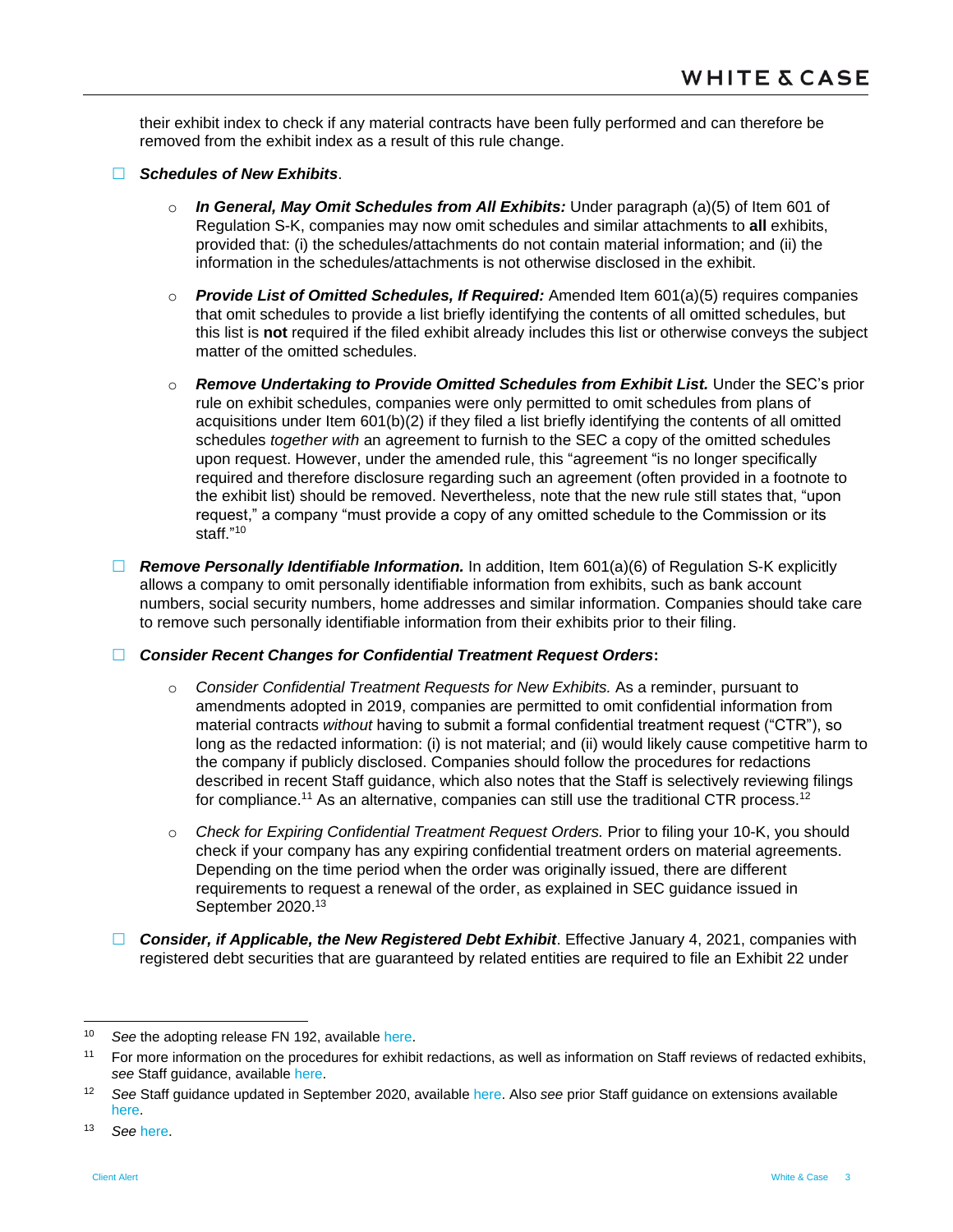new Regulation S-K Item 601(b)(22) listing (i) each affiliate whose securities are pledged as collateral for the company's debt securities; and (ii) the securities pledged.<sup>14</sup>

# **(4) Electronic Signatures**

- *Consider Using Electronic Signatures***.** Under prior SEC rules, all individuals were required to **manually sign** a signature page or other authentication document (the "authentication document") before or at the time of an SEC filing that provided their typed signature. Effective December 4, 2020, amended Rule 302(b) of Regulation S-T gives such individuals the option to sign the authentication document with an electronic signature, instead of with a manual, wet-ink signature. <sup>15</sup> Reporting companies will thus be able to file periodic and current reports and registration statements using authentication documents that have been signed electronically by appropriate parties, CEOs and CFOs will be able to electronically sign the authentication documents for certifications required to be filed with Forms 10-K and 10-Q, and filers of Schedules 13D/G and Section 16 reports (Forms 3, 4 and 5) will be able to do so as well.**However**, in order to use electronic signatures for authentication documents, companies must abide by the attestation requirement described below.
	- o *If Using an Electronic Signature, Remember the Attestation Requirement***.** Before a signatory initially uses an electronic signature to sign an authentication document for an SEC filing, the signatory must have manually signed a blanket attestation stating that the use of an electronic signature will, for all future SEC filings, constitute the legal equivalent of the individual's manual signature for authentication purposes. See **[Appendix A](#page-13-0)** for a Sample Attestation**.** An electronic filer must retain this manually signed attestation for as long as the signatory may use an electronic signature to sign an SEC filing (and in any case, at least seven years after the date of the most recent electronically signed SEC filing) and furnish a copy of the manual signature to the SEC upon request.<sup>16</sup>
	- o *If Using Electronic Signatures, Establish Required Signing Process.* In addition, companies using electronic signatures must abide by new processes established by the SEC. In particular, the signing process for electronic signatures is now set forth in the EDGAR Filing Manual<sup>17</sup> and requires a number of steps, including that the signatory "present a physical, logical or digital credential that authenticates the signatory's individual identity" and that the electronic signature "include a timestamp to record the date and time of the signature."<sup>18</sup>

# **Considerations for the Form 10-K in 2021**

Below is our list of our top nine disclosure items to consider when preparing your upcoming Form 10-K in 2021.<sup>19</sup>

**(1) Business Section: Add Human Capital Management Disclosure.** Amended Item 101 of Regulation S-K requires, *to the extent such disclosure is material to an understanding of the company's business taken as a whole*, a description of human capital resources, including any human capital measures or objectives that the company focuses on in managing the business. The amended rule provides non-exclusive examples of such human capital measures and objectives (*i.e.*, "measures or objectives that address the attraction, development, and retention of personnel"), which may be material, depending on the nature of the company's business and workforce. However, each company's disclosure must be tailored to its unique business, workforce, and facts and circumstances. In additional, the amendments retain a

 $14$ <sup>14</sup> Under amendments to Regulation S-X Rules 3-10 and 3-16. *See* the adopting release, available [here.](https://www.sec.gov/rules/final/2020/33-10762.pdf)

<sup>15</sup> *See* the final rule amendment [here](https://www.sec.gov/rules/final/2020/33-10889.pdf) and the press release [here.](https://www.sec.gov/news/press-release/2020-286)

<sup>&</sup>lt;sup>16</sup> In addition, signatories who have provided others with SEC signing authority through powers of attorney ("POA") should execute an addendum to the POA granting such electronic signature authority.

<sup>17</sup> *See* Section 5.1.2 of the EDGAR filing manual, available [here.](https://www.sec.gov/rules/final/2020/33-10889-efm2-changes.pdf)

<sup>18</sup> *See* page 5 of the adopting release, available [here.](https://www.sec.gov/rules/final/2020/33-10889.pdf)

<sup>19</sup> For more information, *see* our prior alerts ["SEC Adopts Amendments to Modernize Disclosures and Adds Human Capital](https://www.whitecase.com/publications/alert/sec-adopts-amendments-modernize-disclosures-and-adds-human-capital-resources)  [Resources as a Disclosure Topic: Key Action Items and Considerations for US](https://www.whitecase.com/publications/alert/sec-adopts-amendments-modernize-disclosures-and-adds-human-capital-resources) Public Companies" and ["Practical Tips for](https://www.whitecase.com/publications/alert/practical-tips-prepare-upcoming-quarterly-disclosures)  [Preparing Upcoming Quarterly Disclosures."](https://www.whitecase.com/publications/alert/practical-tips-prepare-upcoming-quarterly-disclosures)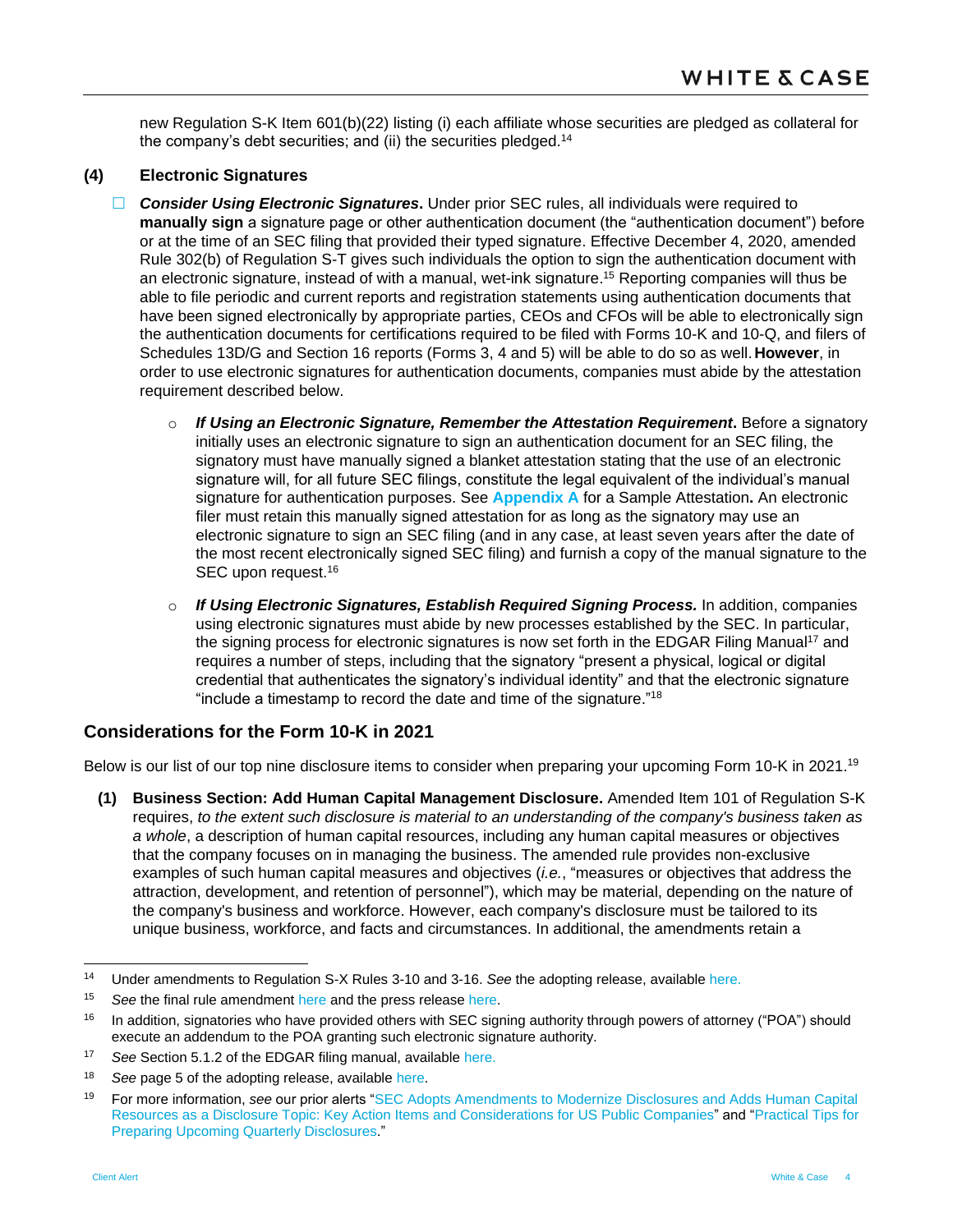requirement from the prior rule to provide the total number of persons employed. In developing a company's human capital disclosure for its 10-K, companies should:

- o *Assess Existing Human Capital Disclosure.* Consider the company's current, existing disclosure relating to human capital—including in risk factors of the 10-K and sustainability reports—in order to assess which information is available, verifiable and can be prepared without undue cost.
- o *Consider Board and Management Focus for Human Capital.* Consider which human capital measures or objectives the board and senior management focus on in managing the business.<sup>20</sup>
- o *Consider Ramifications for Human Capital Disclosure.* Consider the company's goals in providing this disclosure in its 10-K and understand the potential internal and external ramifications related to making such disclosure, including expectations of investors on a going forward basis.

In any event, legal departments should be reviewing drafts of human capital disclosure for liability risks and other issues, such as broad statements that may raise liability concerns due to lack of back-up support or controls processes. Although we expect many companies to take a moderate approach for this first year and weigh additional disclosures for subsequent years, the recent COVID-19 human capital disclosures in quarterly reports have provided many companies with a first step in the type of human capital disclosure that may be appropriate for this first year. 21

Moreover, this new section of the Form 10-K is providing companies with an opportunity to provide more traditional ESG disclosure typically found in sustainability reports for the first time in 10-Ks, and to the extent this information is verifiable and does not give rise to undue litigation risk, it may be appropriate and even beneficial for a company to include for this year. Each company's facts and circumstances should be assessed for the appropriate level and type of disclosure for this new section.

#### **(2) Revise Your Risk Factor Format**.

- *If Risk Factor Section is Over 15 Pages, Add Summary Risk Factor Disclosure:* If a company's risk factor section exceeds 15 pages, the amended SEC rules, effective November 9, 2020, require the company to *add* a "series of concise, bulleted or numbered statements that is no more than two pages summarizing the principal factors that make an investment in the registrant or offering speculative or risky" and place this summary in the "forepart" or at the beginning of the Form 10-K. Many companies have chosen to combine this disclosure with their forward-looking statement legends in order to avoid repetition, and companies may consider this approach so long as the legend is titled to reflect its dual purposes (*i.e*., "Cautionary Note Regarding Forward-Looking Statements and Risk Factor Summary"), and the Company confirms that the legend will now include the company's principal risk factors as well as those factors that could cause actual results to differ materially from the forward looking statements included in the filing (which in many cases may overlap, but should be reviewed carefully in light of **both** SEC requirements).
- *Tailor Generic Risks or Add a General Risk Factor Section.* For this year's 10-K, companies need to review their risk factor section to determine if it includes risk factors that apply generically to any

 $20$ <sup>20</sup> For more information on what human capital measures companies were disclosing in their Form 10-Ks prior to the effectiveness of the rule change, *see* our prior alert ["ESG Disclosure Trends in SEC Filings.](https://www.whitecase.com/publications/alert/esg-disclosure-trends-sec-filings)"

<sup>21</sup> For more information, *see* our prior alert, ["ESG Disclosure Trends in SEC Filings.](https://www.whitecase.com/publications/alert/esg-disclosure-trends-sec-filings)" With respect to COVID-19-related disclosures, employee welfare, health and safety and business continuity issues took the spotlight in first quarter quarterly reports filed with the SEC. For example, in first quarter 10-Q filings, 38 out of 50 top companies by revenue in the Fortune 100 (or 76 percent) included disclosure on employee health and safety. Nearly all of these disclosures referenced COVID-19 and measures companies were taking to protect and promote employee welfare. Many companies also highlighted their business continuity planning in disclosures in light of potential COVID-related disruptions. SEC disclosure guidance in Topics No. 9 and 9A emphasized the importance of disclosing material information regarding employee matters due to the pandemic, such as employees' transition to remote working arrangements, the modification of operations to comply with health and safety guidelines to protect employees, and constraints on human capital resources and productivity. The impact of COVID-19 on corporate operations cannot be overstated, and investors are interested in how companies are responding in terms of safety, logistics, and operational continuity.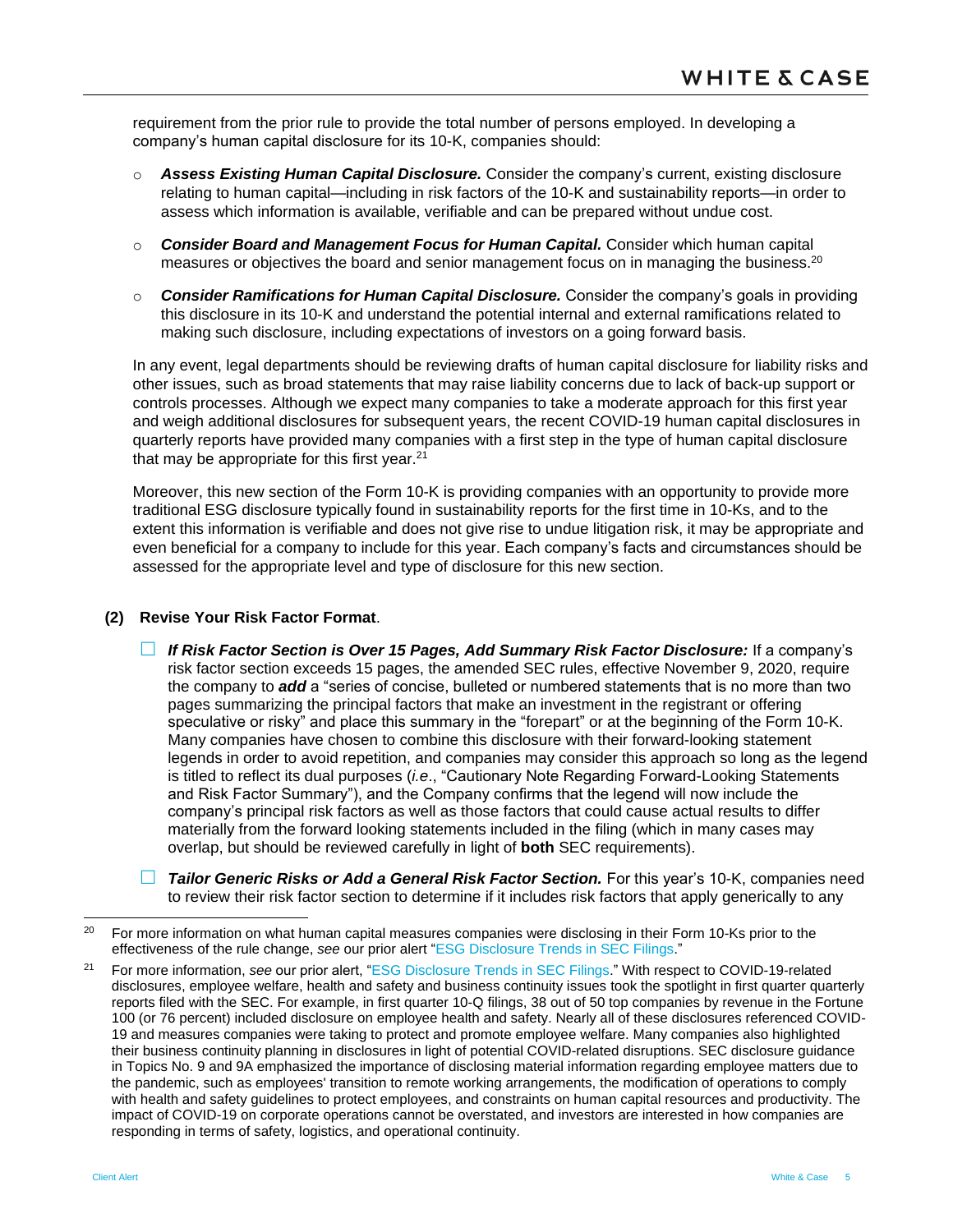registrant or offering, and then either (i) tailor these risk factors to emphasize the specific relationship of the risk to your company, or (ii) disclose the generic risk factors at the end of the risk factor section under the caption "General Risk Factors".

- *Organize Risk Factors Under Relevant Headings*: For this year's 10-K, companies will need to organize risk factors into groups of related risk factors under "relevant headings", in addition to the subcaption currently required for each risk factor. This is typically done in registration statements, and to the extent not provided in your 10-K, will need to be done before filing this year's 10-K.
- **(3) Assess your Business Section and Legal Proceedings Section in Light of SEC Rule Amendments Effective November 9, 2020.**<sup>22</sup> In addition to the human capital disclosure described above, companies should consider the following for their business and legal proceedings sections:
	- *Required Discussion of Material Changes to a Previously Disclosed Business Strategy***.** Companies are now specifically required under Item 101(c) to disclose "material changes to a registrant's *previously disclosed* business strategy." This is particularly relevant for a company that recently went public and provided a lengthy discussion of its business strategy in the business section of its IPO registration statement. Companies should also consider previous disclosure in quarterly reports, earnings conference calls and other investor communications regarding business strategy, and assess whether there are any material changes to this disclosure, particularly in light of changes due to the recent COVID-19 pandemic. The SEC's adopting release emphasized the principles-based approach of the amendments and the ability of companies to determine the appropriate level of detail for these disclosures.
	- *Consider Streamlining Disclosure that May No Longer be Required.* In its rule amendments for the Business section, the SEC emphasized its principles based approach and that information that is material to a company's business must be disclosed. At the same time, information that that was eliminated under the amendments to Item 101 of Regulation S-K and is not otherwise material for a company may be removed. For example, to the extent **not material** for a company, it may remove from its Form 10-K Business section: "the year in which the registrant was organized and its form of organization" and "the dollar amount of backlog orders". However, companies must provide disclosure on Business section topics (even those eliminated from Item 101(c)'s previous prescriptive disclosure list, as detailed in this chart in [our prior memo\)](https://www.whitecase.com/publications/alert/sec-adopts-amendments-modernize-disclosures-and-adds-human-capital-resources) if material to an understanding of the business.<sup>23</sup>
	- *Confirm Your Business Section Includes a Discussion of Compliance with Material Government (Not Just Environmental) Regulations.* Codifying common practice among reporting companies, amended Item 101(c) now specifically requires, to the extent material to an understanding of the business taken as a whole, disclosure of the material effects on capital expenditures, earnings and competitive position of compliance with **government regulations generally**, including but not limited to environmental regulations. Companies are also required to include the estimated capital expenditures for environmental control facilities for the current fiscal year and any other subsequent period that is material. Companies should ensure that regulatory disclosure in their Form 10-Ks adequately addresses all areas of government regulations generally that are responsive to this principles-based materiality standard.
	- *Assess Your Environmental Legal Proceedings Disclosure.* In reviewing their environmental legal proceedings disclosure, companies should consider recent amendments to the requirements for environmental legal proceedings under Item 103 of Regulation S-K, which add two points of flexibility to existing disclosure requirements.
		- o *Modified \$300,000 Threshold for Environmental Proceedings Disclosure.* Amended Item 103, which requires companies to disclose any proceeding under environmental laws to which a governmental authority is a party, **increases** the existing quantitative threshold for such

l  $22$  The adopting release is available [here.](https://www.sec.gov/rules/final/2020/33-10825.pdf)

<sup>23</sup> For more information, *see* our prior alert ["SEC Adopts Amendments to Modernize Disclosures and Adds Human Capital](https://www.whitecase.com/publications/alert/sec-adopts-amendments-modernize-disclosures-and-adds-human-capital-resources)  [Resources as a Disclosure Topic: Key Action Items and Considerations for US](https://www.whitecase.com/publications/alert/sec-adopts-amendments-modernize-disclosures-and-adds-human-capital-resources) Public Companies."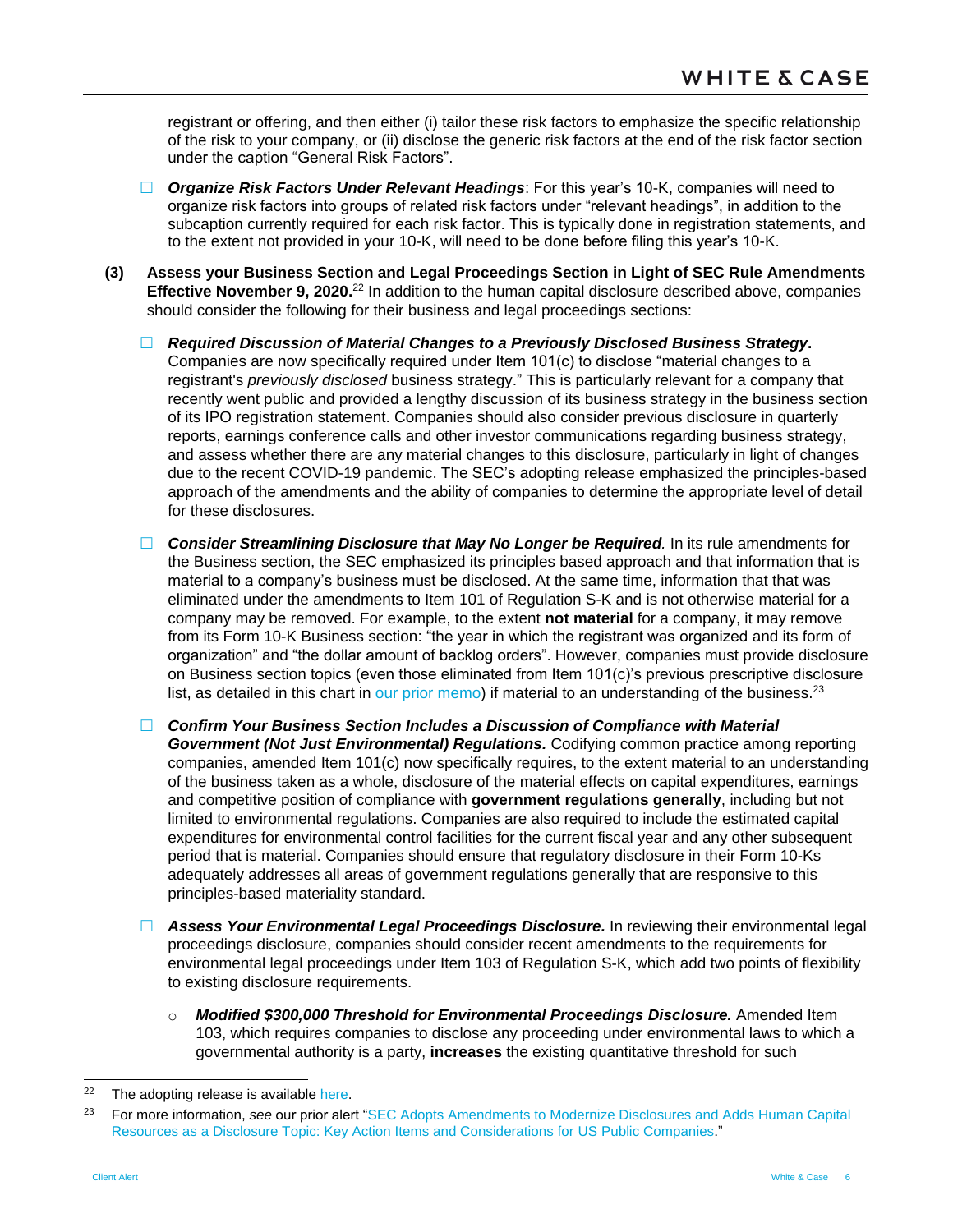environmental proceedings disclosure from \$100,000 to **\$300,000**. However, the amended rule also allows a company to opt for a different threshold of the lesser of \$1 million or one percent of the current assets of the registrant and its subsidiaries on a consolidated basis, if the company:

- determines such alternative threshold is "reasonably designed to result in disclosure of any such proceeding that is material to the business or financial condition"; and
- discloses the threshold "in each annual and quarterly report," including any change thereto.

Given the hybrid threshold for disclosing environmental proceedings with governmental authorities, companies facing environmental proceedings should consider the nature and anticipated short- and long-term impacts of past and current environmental proceedings and determine the appropriate monetary threshold for their company under the amended rule.

In the end, companies will need to weigh the appropriateness and desire for a threshold higher than \$300,000 against the requirement to publicly disclose, in each annual and quarterly report, their materiality threshold for disclosing such proceedings.

- o *Hyperlinks and Cross-References for Legal Proceedings Disclosure Specifically Allowed*. In light of the November 9, 2020 rule amendments, companies should consider providing their Legal Proceedings section disclosure in response to Item 103 of Regulation S-K by including a hyperlink or cross-reference to legal proceedings disclosure elsewhere in the same document, such as MD&A, Risk Factors or a note to the financial statements. Many companies already provide a crossreference, and should also consider providing a hyperlink for ease of navigability in their Form 10-K.<sup>24</sup>
- **(4) COVID-19 Disclosure**. Now that we are almost one year into the COVID-19 pandemic, disclosure regarding the impact of the pandemic on your company should be more concrete and provide investors with clearer information on the impact to date, rather than only providing information about the uncertainties regarding the impact of the pandemic on the company.<sup>25</sup>

The key impacts of the pandemic on your company should be identified, assessed and described; these impacts may include, but are not limited to information on liquidity, operational adjustments, health and safety of employees, any material changes in the company's debt, loans and credit, any material changes to equity investments, impairment of assets, rent concessions and government assistance related to COVID-19.

In addition to giving rise to SEC comment letters, COVID-19 disclosures have recently led to several shareholder derivative suits<sup>26</sup> and at least one high-profile SEC administrative action against a corporate issuer under Section 13(a) of the Exchange Act alleging, in each case, misleading or omitted statements.<sup>27</sup> In particular, in the enforcement action, the SEC found that the company's filings were misleading when the company disclosed that it was "operating sustainably", while the company's own internal documents at the time showed that the company was losing significant cash each week and that

<sup>27</sup> See the SEC's order against The Cheesecake Factory, available [here.](https://www.sec.gov/litigation/admin/2020/34-90565.pdf)

 $24$ <sup>24</sup> Item 103 requires disclosure of any material pending legal proceedings, other than ordinary routine litigation incidental to the business, to which the company or any of its subsidiaries is a party, and similar proceedings known to be contemplated by governmental authorities. Companies hyperlinking or cross-referencing another disclosure should ensure that separate disclosure meets Item 103's particular disclosure requirements (*i.e*., the name of the court/agency in which the proceedings are pending, the date instituted, the principal parties and a description of the factual basis alleged to underlie the proceeding and the relief sought).

<sup>25</sup> For more information, *see* our prior alerts, " [COVID-19 Legal Issues and Considerations"](https://www.whitecase.com/publications/alert/covid-19-legal-issues-and-considerations), ["SEC Takes Additional Actions](https://www.whitecase.com/publications/alert/sec-takes-additional-actions-helping-public-companies-address-impact-covid-19)  [Helping Public Companies Address Impact of COVID-19"](https://www.whitecase.com/publications/alert/sec-takes-additional-actions-helping-public-companies-address-impact-covid-19), ["Practical Tips for Preparing Upcoming Quarterly Disclosures"](https://www.whitecase.com/publications/alert/practical-tips-prepare-upcoming-quarterly-disclosures) and ["SEC Emphasizes Importance of Robust Forward-Looking Disclosure for Q1 to Address COVID-19."](https://www.whitecase.com/publications/alert/sec-emphasizes-importance-robust-forward-looking-disclosure-q1-address-covid-19)

<sup>&</sup>lt;sup>26</sup> According to the Stanford Law School Securities Class Action Clearinghouse, available [here,](http://securities.stanford.edu/current-topics.html) as of January 20, 2021, 21 securities class action lawsuits had been filed by shareholders accusing companies of failing to disclose or downplaying the risks related to the COVID-19 pandemic, failing to disclose or misrepresenting the extent to which it has affected the company's operations or financial results, or making false statements about or products related to COVID-19.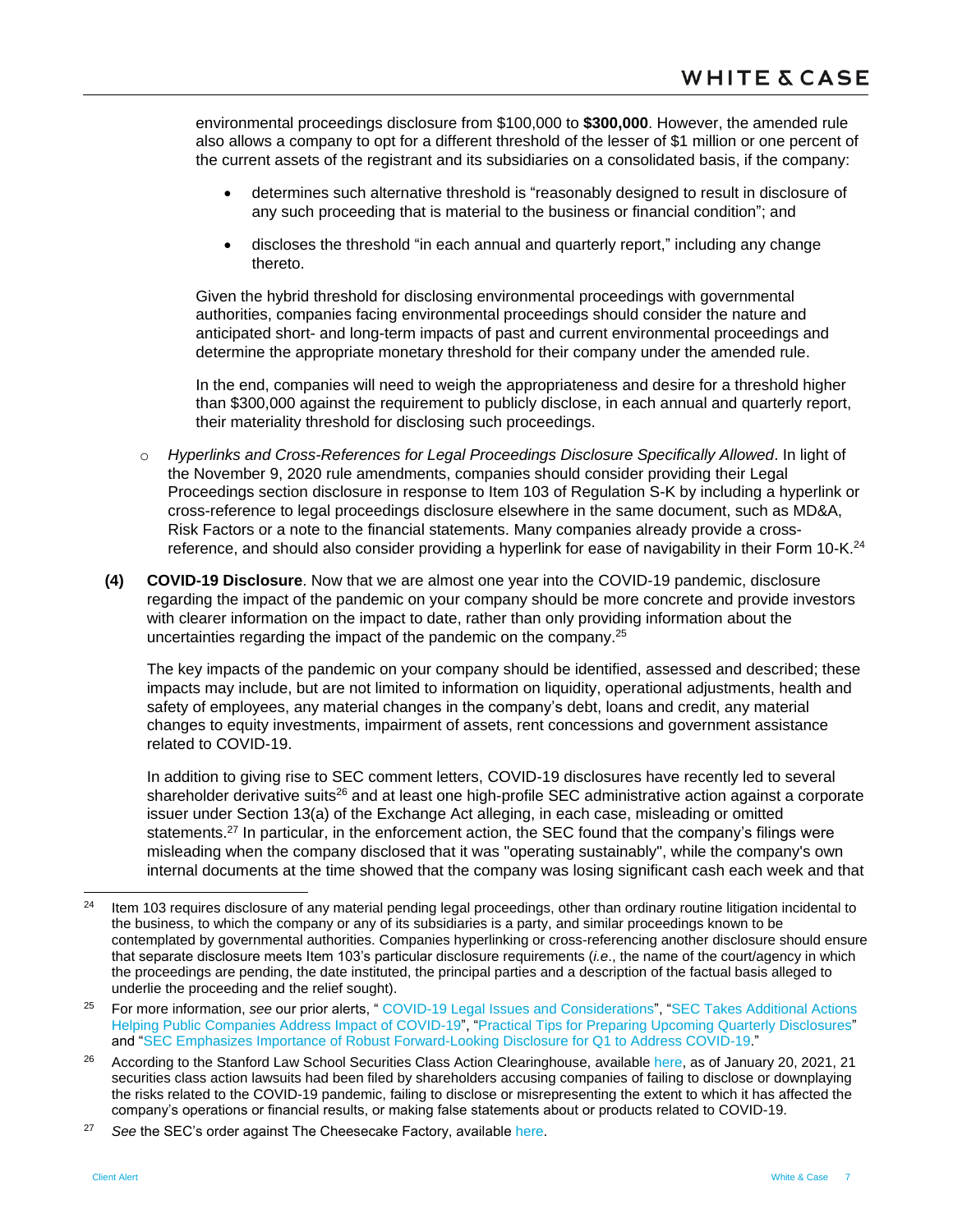the company only had four months of cash remaining.<sup>28</sup> In commenting on the action, former SEC Chairman Jay Clayton noted that "it is important that issuers continue their proactive, principles-based approach to disclosure, tailoring these disclosures to the firm and industry-specific effects of the pandemic on their business and operations".

- **(5) Pay Attention to Non-GAAP Compliance.** Companies should also carefully review non-GAAP adjustments relating to the COVID-19 pandemic to ensure compliance with applicable SEC rules. The SEC continues to focus on non-GAAP measures, so it is important to pay careful attention to the use and disclosure of such measures each fiscal quarter. Recent SEC guidance has emphasized the following:
	- $\circ$  Ensure that when a non-GAAP measure is used, the comparable GAAP measure is disclosed with equal or greater prominence, and a reconciliation of the two measures provided.
	- o Maintain consistent treatment of items between periods, or otherwise provide adequate disclosure about the reason for any change in treatment. For example, if there is a COVID-19 adjustment for an item during the current reporting period, and that adjustment was not made during the prior period, the company should provide sufficient disclosure regarding the change, including (i) the differences in the way the metric is calculated, (ii) the reasons for such changes, and (iii) the effects of any such change on the amounts or other information being disclosed.<sup>29</sup>
	- o To the extent a company presents a non-GAAP financial measure or performance metric to adjust for or explain the impact of COVID-19, it should highlight why management finds the measure or metric useful and how it helps investors assess the impact of COVID-19 on the company's financial position and results of operations.

Moreover, the Staff has reminded companies that it is not appropriate for a company to present non-GAAP financial measures or metrics for the sole purpose of presenting a more favorable view of the company. Rather, the Staff believes the acceptable purpose of non-GAAP measures is to share with investors "how management and the Board are analyzing the current and potential impact of COVID-19 on the company's financial condition and operating results."

**(6) Key Performance Indicators ("KPIs"): Include in MD&A and Comply with SEC Guidance.** In accordance with recent SEC guidance, companies should keep in mind that KPIs should be included in MD&A, as MD&A should provide a snapshot of a company's performance through the eyes of management. This may necessitate disclosure of material financial and non-financial metrics—KPIs used by management to manage or evaluate the performance of the business.

In addition, companies should consider what additional information may be necessary to provide adequate context for an investor to understand the KPI metric presented. In this regard, the SEC generally expects the following disclosures to accompany any KPI metric:<sup>30</sup>

- $\circ$  a clear definition of the metric and how it is calculated.
- $\circ$  a statement indicating the reasons why the metric provides useful information to investors, and
- $\circ$  a statement indicating how management uses the metric in managing or monitoring the performance of the business.
- **(7) Critical Audit Matters ("CAMs")**. <sup>31</sup> For the first time this year, accelerated filers and non-accelerated filers will be subject to CAM requirements, which are applicable to such filers for fiscal years ending on or

<sup>28</sup> *See* the SEC's press release, available [here.](https://www.sec.gov/news/press-release/2020-306)

<sup>29</sup> For more information, *see* our prior alert, ["SEC Releases New Guidance on KPIs.](https://www.whitecase.com/publications/alert/sec-releases-new-guidance-kpis)"

<sup>30</sup> For more information, *see* our prior alert, ["SEC Releases New Guidance on KPIs.](https://www.whitecase.com/publications/alert/sec-releases-new-guidance-kpis)"

<sup>31</sup> For more information, *see* our prior alert, ["SEC Approves PCAOB's New Audit Report Standard to Enhance the](https://www.whitecase.com/publications/alert/sec-approves-pcaobs-new-audit-report-standard-enhance-relevance-auditors-report?s=pcaob)  [Relevance of the Auditor's Report to Investors and Other Market Participants."](https://www.whitecase.com/publications/alert/sec-approves-pcaobs-new-audit-report-standard-enhance-relevance-auditors-report?s=pcaob) Also *see* AS 3101, available [here.](https://pcaobus.org/Standards/Auditing/Pages/AS3101.aspx)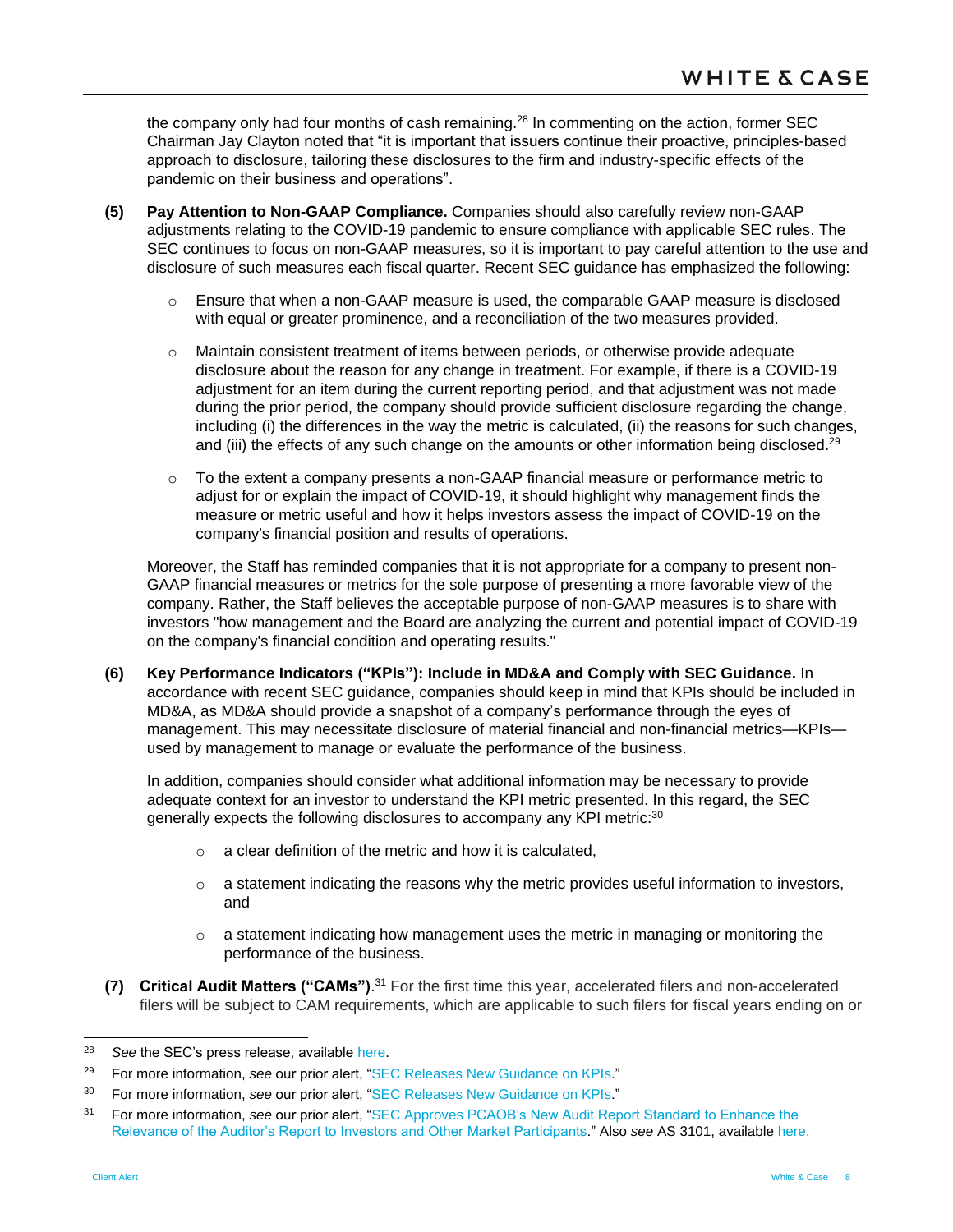after December 15, 2020. Last year, large accelerated filers disclosed CAMs for the first time. Emerging growth companies are exempt from CAM disclosure requirements.

A CAM is any matter arising from the audit of the financial statements that was communicated or required to be communicated to the audit committee and that: (i) relates to accounts or disclosures that are material to the financial statements and (ii) involved especially challenging, subjective or complex auditor judgment. For any CAM, the auditor must disclose the principal considerations that led the auditor to determine that the matter is a CAM and how the CAM was addressed in the audit, among other items.

According to a recent report issued by the PCAOB, the most frequently communicated CAMs have related to revenue recognition, goodwill, other intangible assets, and business combinations.<sup>32</sup> It is important for a company to engage with its auditor on a regular basis regarding potential CAM disclosure, and to ensure that disclosure is consistent throughout an annual report with respect to any matter disclosed as a CAM.<sup>33</sup>

**(8) Risk Factors: What to Include**: For upcoming Form 10-Ks, a number of recent trends and events may impact risk factor disclosures, as well as disclosures in other sections of the report. Although each company will need to assess its own material risks and tailor risk factors to its unique circumstances, below is a list highlighting certain areas of SEC focus and key trends that a company should consider when assessing its risk factors.

Companies should be mindful of providing thoughtful, accurate and thorough risk factor disclosure, as recent SEC enforcement actions indicate the SEC is focused on misrepresentations or omissions in connection with risk factors. In particular, in recent SEC enforcement actions, the SEC has alleged that statements in a company's risk factors were materially misleading because a company stated that an event only "may" or "could" occur, but the event was no longer hypothetical at the time of the disclosure.<sup>11</sup> Accordingly, risk factor disclosure should clarify whether a potential material risk has in fact occurred to some degree (whether or not the degree of occurrence is material on its own).

o *COVID-19:* Companies should ensure their risk factor disclosure related to COVID-19 is appropriately robust and specific. It is important to focus the discussion on the actual, specific risks the company faces, as the SEC has repeatedly commented on risk factor disclosures that only touch on general economic or societal impacts of COVID-19 and do not go far enough in describing company-specific COVID-19-related risks. A company should ensure that its risk factors accurately and fully describe the risks it faces, including risks that have already had an impact on the company, rather than describing these risks as merely hypothetical.<sup>34</sup> For example, one recent SEC comment

<sup>32</sup> Available [here.](https://pcaobus.org/EconomicAndRiskAnalysis/pir/Documents/ARM-Interim-Analysis-Report.pdf)

<sup>33</sup> Large accelerated filers were already subject to the CAM requirements, and for any CAM, the auditor must disclose the principal considerations that led the auditor to determine that the matter is a CAM and how the CAM was addressed in the audit, among other items. A CAM is any matter arising from the audit of the financial statements that was communicated or required to be communicated to the audit committee and that: (i) relates to accounts or disclosures that are material to the financial statements and (ii) involved especially challenging, subjective or complex auditor judgment. The PCAOB's standard also provides a non-exclusive list of factors to be considered by an auditor to determine whether a matter is a CAM, including risks of material misstatement, the extent of audit effort and subjectivity required, and the degree of judgment involving estimates with significant measurement uncertainty.

It is important for a company to engage with its auditor early and on a regular basis regarding potential CAM disclosure. The PCAOB noted that some audit teams began the process to determine CAMs as early as the second or third quarter of the fiscal year and that starting early provided ample time to identify CAMs and draft disclosure. For companies reporting CAMs in their upcoming Form 10-Ks, it will be important to ensure that disclosure is consistent throughout an annual report with respect to any matter disclosed as a CAM.

<sup>&</sup>lt;sup>34</sup> For example, in September 2019, a major pharmaceutical company agreed to pay a \$30 million penalty to the SEC for using hypothetical language. After a government agency informed the company that it had misclassified its most profitable product as a generic drug, the company's risk factor disclosures in its annual reports continued to state that a government entity "may" take a position that is contrary to that classification. The SEC concluded that using the term "may" was materially misleading because the company knew at the time that a government agency had in fact taken a contrary position. For more information, *see* "Press Release 2019-194, Mylan to Pay \$30 Million for Disclosure and Accounting Failure Relating to EpiPen" (Sept. 27, 2019), *available* here.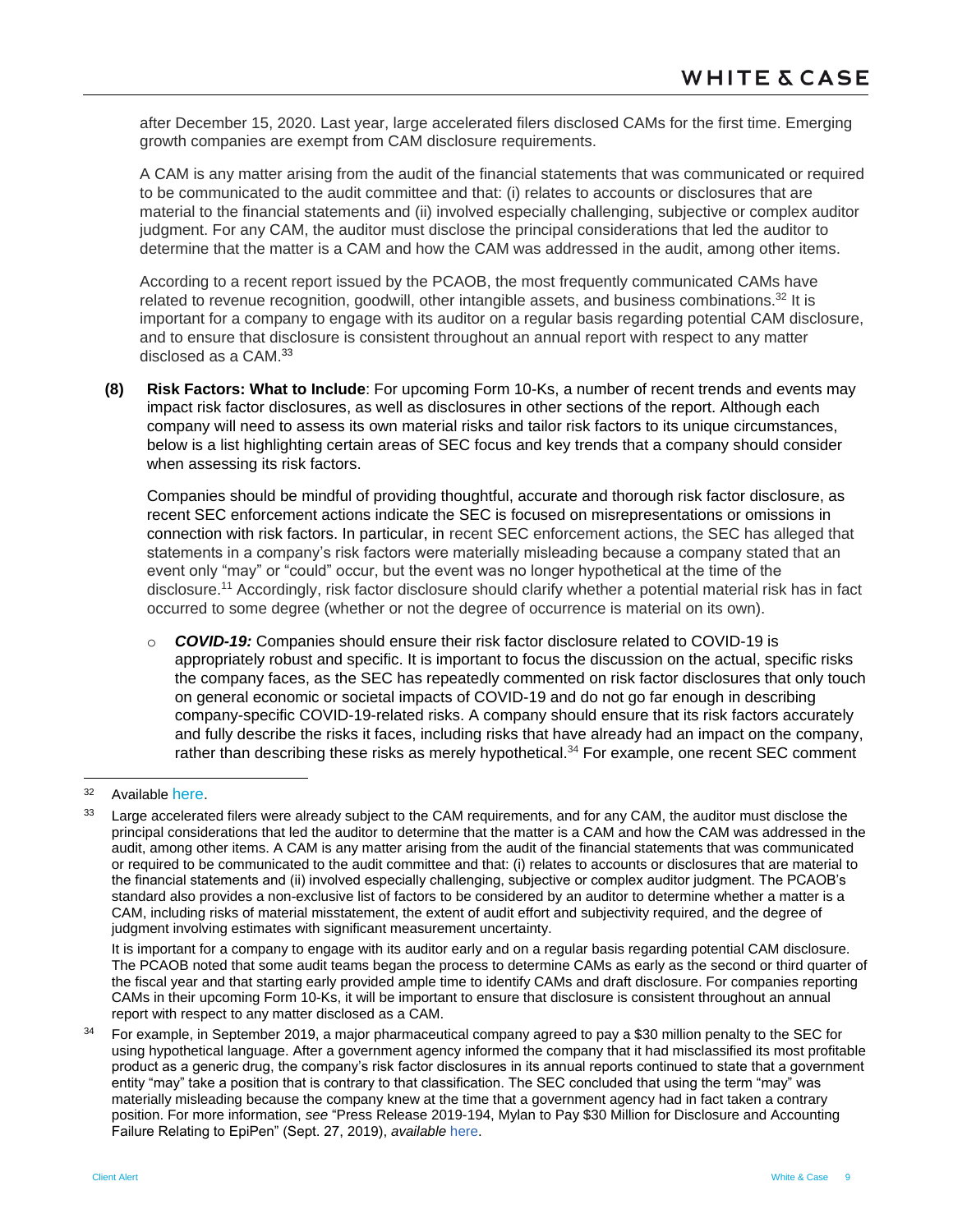asked a company to expand its risk factor discussion, which merely discussed a general decrease in consumer spending momentum, to describe "the reasonably likely known effects of the coronavirus on [its] business" and, to address, to the extent material, "the expected impact on [its] results of operation and financial condition for fiscal 2020."

Furthermore, COVID-19 is no longer a novel consideration from a disclosure perspective, and while the landscape continues to shift, and it is therefore important for companies to discuss companyspecific risks to the extent possible, rather than merely disclosing that the risks related to the pandemic remain uncertain. Companies should also carefully consider whether any significant trend or uncertainty that management is closely monitoring and/or discussed with the board is appropriate for MD&A disclosure.

- o *Human Capital Resources*: In light of the recent rule changes requiring human capital management disclosure (discussed above), as well as heightened focus on this issue by investors, companies should assess what—if any—material issues their company faces with respect to human capital resources and consider any appropriate updates to risk factor disclosure. This could include risks related to the ability to attract and retain skilled employees, changes in laws or regulations regarding employees outside of the US, employee health and safety issues, increases in labor costs and increased employee turnover.
- o *Brexit*: When the UK withdrew from the EU ("Brexit") on January 31, 2020, it began a transition period in which to negotiate a new trading relationship for goods and services that ended on December 31, 2020. On December 24, 2020, the UK and EU announced they had entered into a post-Brexit deal on certain aspects of trade and other strategic and political issues. Given the newness of the deal, companies are likely still evaluating the potential risks and financial, trade, regulatory and legal implications of this new trade deal. However, it is important to keep investors informed about the nature and extent of known and potential risks and the steps companies are taking to address them. Through comment letters, guidance and speeches, the SEC has cautioned companies against boilerplate disclosure in this area, and if Brexit-related risks represent material risks to the company, disclosure should be tailored and should describe with sufficient specificity how Brexit is expected to impact the company and its operations. SEC Staff may closely review SEC filings to assess whether companies adequately address the impact of Brexit, including indirectly through other businesses and individuals on whom the company relies.<sup>35</sup>
- o *Cybersecurity*: As cybersecurity incidents and data misuse continue to proliferate, the SEC staff has been focusing on, and providing comments regarding, cybersecurity and privacy disclosures. As part of this focus, the SEC staff monitors press reports and may raise questions directly with affected companies about the sufficiency of cybersecurity or privacy disclosures in SEC reports on that basis. SEC guidance,<sup>36</sup> as well as high-profile enforcement actions for inadequate or misleading disclosures,<sup>37</sup> emphasizes that cybersecurity and complying with personal data rights pose economic, operational and reputational risks that can impact any company. With respect to disclosure issues, recent cases caution against framing risk factor disclosures in hypothetical terms without addressing actual incidents experienced by a company.<sup>38</sup>

<sup>35</sup> See "SEC Rulemaking Over the Past Year, the Road Ahead and Challenges Posed by Brexit, LIBOR Transition and Cybersecurity Risks" (December 6, 2018), available [here;](https://www.sec.gov/news/speech/speech-clayton-120618) *see also* "Applying a Principles-Based Approach to Disclosing Complex, Uncertain and Evolving Risks" (March 15, 2019), available [here.](https://www.sec.gov/news/speech/hinman-applying-principles-based-approach-disclosure-031519)

<sup>&</sup>lt;sup>36</sup> In February 2018, the SEC published interpretive guidance to assist public companies in preparing disclosures about cybersecurity risks and incidents, available [here.](https://www.sec.gov/rules/interp/2018/33-10459.pdf)

<sup>&</sup>lt;sup>37</sup> With respect to cybersecurity, the SEC found that Yahoo's risk factor disclosures in its annual and quarterly reports were materially misleading in that they claimed the company only faced the "risk of potential future data breaches" that might expose the company to loss and liability "without disclosing that a massive data breach had in fact already occurred." The SEC's action is availabl[e here.](https://www.sec.gov/litigation/admin/2018/33-10485.pdf) For more information, *see* our prior alert, ["SEC Fines Yahoo \\$35 Million for Failure to](https://www.whitecase.com/publications/alert/sec-fines-yahoo-35-million-failure-timely-disclose-cyber-breach)  [Timely Disclose a Cyber Breach."](https://www.whitecase.com/publications/alert/sec-fines-yahoo-35-million-failure-timely-disclose-cyber-breach)

<sup>&</sup>lt;sup>38</sup> For example, the Yahoo case focused on disclosure of "possible" data breaches when the company had already experienced such a breach.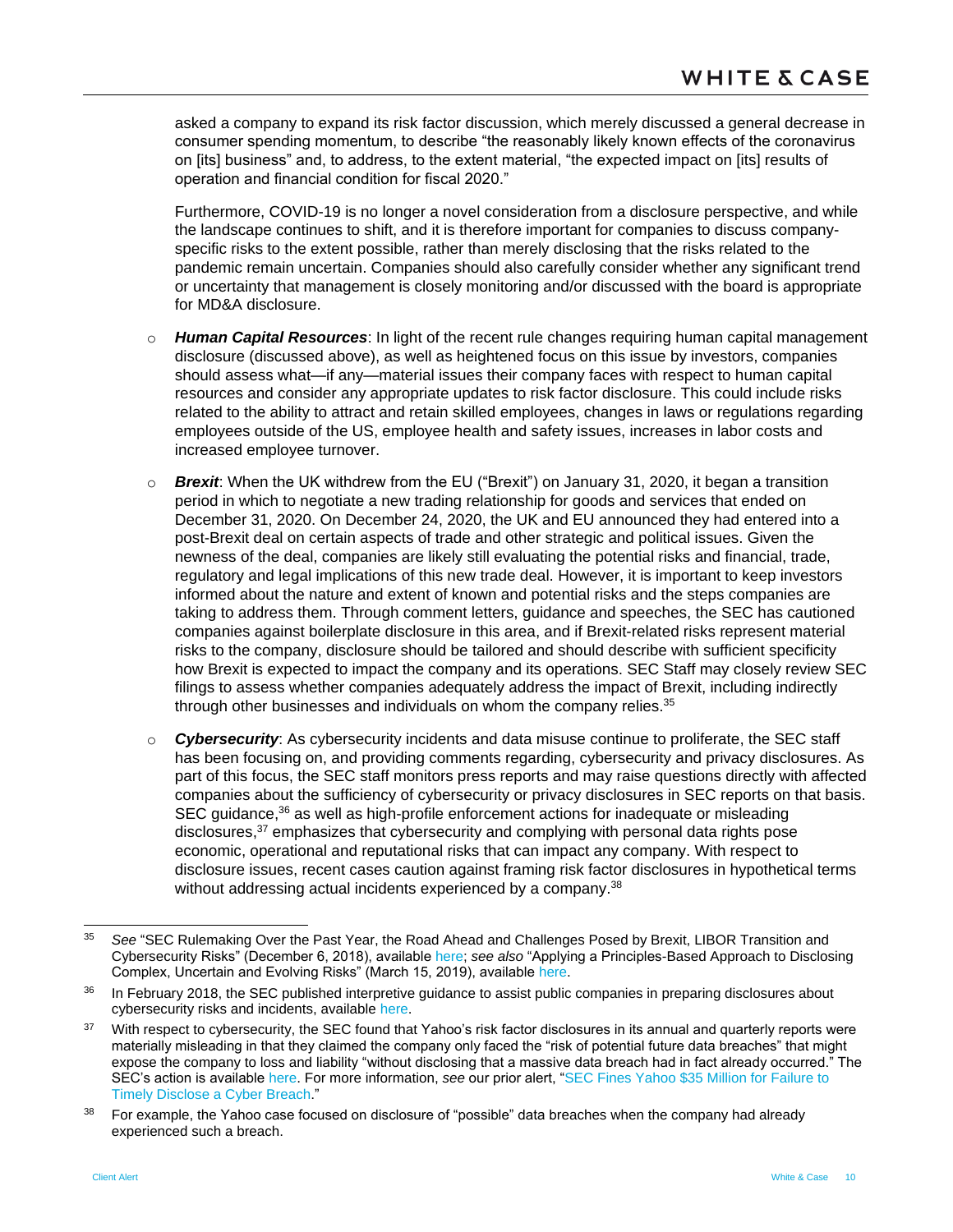Material cybersecurity and data privacy risks must be disclosed and, to the extent the company has already experienced actual cybersecurity or data misuse incidents, such occurrences and their impact on the company must be described. In addition, other specific disclosure with respect to cyber and data risks associated with suppliers, acquisition targets and other third parties may be warranted.

Meanwhile, the impact on corporate operations of an ever-expanding and complex array of personal data privacy laws throughout the world often requires additional risk disclosures. Most notable in this regard is compliance with the European Union's General Data Protection Regulation (the "GDPR"), which became effective in 2018 and remains a material issue for many companies regardless of whether they have a physical presence in Europe. Compliance with the GDPR can require changes to a company's business practices on whether and how to collect and use certain types of personal data, affect a company's ability to transfer personal data internationally, impact decisions to expand into certain regions or lines of business, and subject companies to sizable financial penalties, all of which could materially adversely affect profitability and outlook. Similarly, in light of the California Consumer Privacy Act (the "CCPA"), which became effective on January 1, 2020, companies should identify and disclose any material risks of this law to their business model, especially with respect to restrictions on the broadly defined "sale" of personal data. Companies should consider what non-boilerplate disclosures, if any, are necessary, as well as the business impact of compliance, with these and other emerging data privacy laws and regulations.

**IP and Technology Risks:** In December 2019, the SEC Staff released guidance specifically calling on companies to assess risks related to the potential theft or compromise of their technology, data or intellectual property in connection with their international operations and disclose them where material.<sup>39</sup> Beyond direct intrusions, the guidance notes that companies may also face theft or compromise of these assets via indirect routes. For example, a company's products may be reverse engineered by joint venture parties, including those affiliated with state actors. The guidance encourages companies to consider a range of questions when assessing these risks, including whether they are operating in foreign jurisdictions where the ability to enforce rights over intellectual property is limited as a statutory or practical matter, and whether they have controls and procedures in place to adequately protect technology and intellectual property. The Staff also emphasized that disclosure of material risks should be specifically tailored, and that where a company's technology, data or intellectual property is being (or previously was) materially compromised, hypothetical disclosure of potential risks is not sufficient to satisfy a company's reporting obligations. Furthermore, companies should continue to consider this evolving area of risk and evaluate its materiality on an ongoing basis.

□ LIBOR: In light of the expected discontinuation of LIBOR after 2021,<sup>40</sup> the SEC staff issued guidance in July 2019 <sup>41</sup> stating that: (i) companies should consider disclosing their efforts to date to identify and mitigate associated risks and assess their impacts, as well as disclosing any significant matters yet to be addressed; (ii) if a material exposure to LIBOR has been identified but the company cannot yet reasonably estimate the expected impact, companies should consider disclosing that fact; and (iii) disclosures that allow investors to see this issue through the eyes of management are likely to be the most useful for investors (such as information used by management and the board in assessing and monitoring how transitioning from LIBOR may impact the company). The SEC staff expressly indicated that it is actively monitoring the extent to which risks related to the discontinuation of LIBOR are being addressed, and noted that companies should assess whether disclosure may be appropriate in their risk factor section as well as in the MD&A, the business section, the financial statements and/or the discussion of board risk oversight responsibilities.

<sup>&</sup>lt;sup>39</sup> The guidance is available [here.](https://www.sec.gov/corpfin/risks-technology-intellectual-property-international-business-operations)

<sup>&</sup>lt;sup>40</sup> LIBOR is an indicative measure of the average interest rate at which major global banks could borrow from one another and is quoted for multiple currencies and time frames. It is used extensively in the US and globally as a "benchmark" or "reference rate" for various commercial and financial contracts. *See* SEC guidance available [here.](https://www.sec.gov/news/public-statement/libor-transition)

<sup>41</sup> Availabl[e here.](https://www.sec.gov/news/public-statement/libor-transition)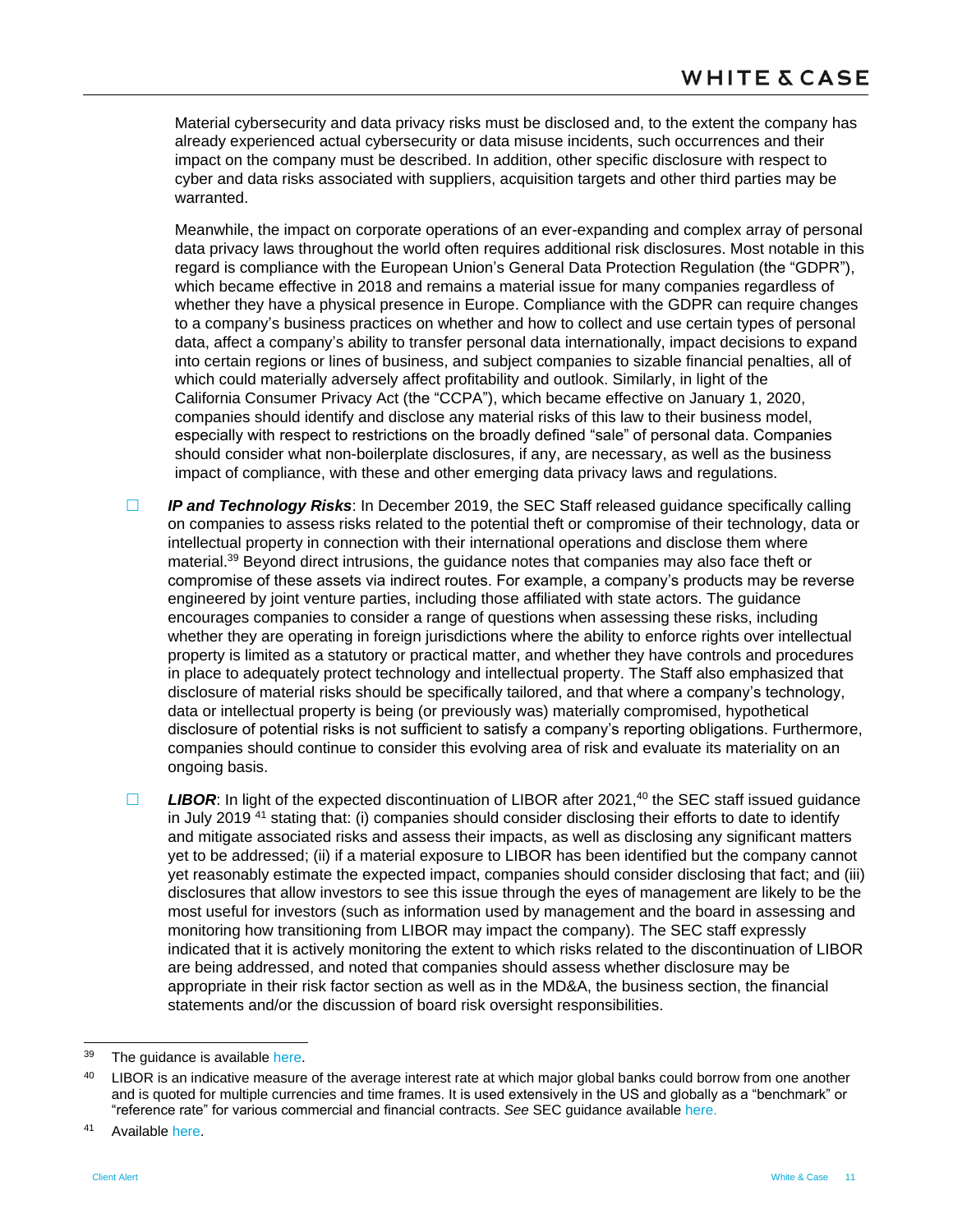- **Requilatory:** Changes and potential changes in law, regulation, policy and/or political leadership, including the new regulatory agenda of the Biden administration, may necessitate modifications to risk factor disclosure for certain companies. Some examples include: current and potential changes to immigration policies, minimum wage, tariffs, taxes, environmental policies, health care and other political developments in the US.
- **Environmental:** Environmental issues such as climate change have been receiving increased attention, and companies should consider whether they present material risks for their businesses. Risk factor disclosure related to environmental issues should be tailored to the specific circumstances of a company and can address a number of topics, including applicable environmental regulations and the impact of climate change on a company's business, such as risks of increased costs or reduced demand for products, carbon asset risk, risks due to severe weather events, such as forest fires on the west coast, and management of greenhouse gas emissions, among other environmental issues. Environmental risk factors should also address risks to companies from anticipated changes to regulations affecting their businesses. The incoming Biden administration supports implementing laws and policies that will take a more aggressive approach towards regulating impacts to the environment. Notably, President Biden is expected to prioritize the domestic and international response to climate change. Climate change is reported to be one of four top-tier priorities for the new administration and on the day of his inauguration, President Biden took action through the signing of executive orders for the United States to rejoin the Paris Agreement, revoke a permit for the Keystone XL oil pipeline and review certain Trump administration environmental regulatory actions.
- **(9) Last but not Least, Consider Timing for Implementation of SEC's Latest Rule Amendments (Optional Beginning February 10, 2021; Mandatory for Fiscal Years Ending on or after August 9, 2021)**: Recent rule amendments effective February 10, 2021, made comprehensive changes to Item 301, Item 302 and Item 303 of Regulation S-K. However, these changes will only be mandatory for Form 10-Ks filed for fiscal years ending on or after August 9, 2021. Prior to August 9, 2021, the rule amendments may be voluntarily complied with on an item by item basis (*i.e.,* with respect to all of the changes to each respective item of Regulation S-K that was amended).<sup>42</sup>
	- *Selected Financial Data Disclosure (Item 301).* Item 301 of Regulation S-K generally requires companies to furnish selected financial data in comparative tabular form for each of the last five fiscal years and any additional fiscal years necessary to keep the information from being misleading.<sup>43</sup> Under the recent rule amendments, Form 10-Ks filed on or after February 10, 2021 may eliminate selected financial information disclosure required by Item 301 of Regulation S-K. However, in its adopting release, the SEC still encouraged registrants to "consider whether trend information for periods earlier than those presented in the financial statements may be necessary as part of MD&A's objective to 'provide material information relevant to an assessment of the financial condition and results of operations.'" In addition, the SEC noted that it encourages companies to consider whether a "tabular presentation of relevant financial or other information, as part of an introductory section or overview…may help a reader's understanding of MD&A."<sup>44</sup>
	- *Selected Quarterly Financial Data (Item 302).* Item 302(a) of Regulation S-K requires disclosure of selected quarterly financial data of specified operational results and variances in these results from amounts previously reported on a Form 10-Q.<sup>45</sup> Under the recent rule amendments, the SEC decided to retain Item 302 and streamline its requirements to require disclosure "only when there are one or more retrospective changes that pertain to the statements of comprehensive income for any of the quarters within the two most recent fiscal years and any subsequent interim period for which financial statements are included or required to be included…and that, individually or in the aggregate, are

<sup>42</sup> For a table summarizing the amendments, please *see* page 8 of the adopting release, available [here.](https://www.sec.gov/rules/final/2020/33-10890.pdf)

<sup>43</sup> Smaller reporting companies are not required to provide Item 301 information and EGCs need not present selected financial data for any period prior to the earliest audited financial statements presented.

<sup>44</sup> *See* adopting release [here.](https://www.sec.gov/rules/final/2020/33-10890.pdf)

<sup>45</sup> Item 302(a) does not apply to SRCs, FPIs, first-time registrants conducting an IPO and registrants that are only required to file reports pursuant to Section 15(d) of the Exchange Act.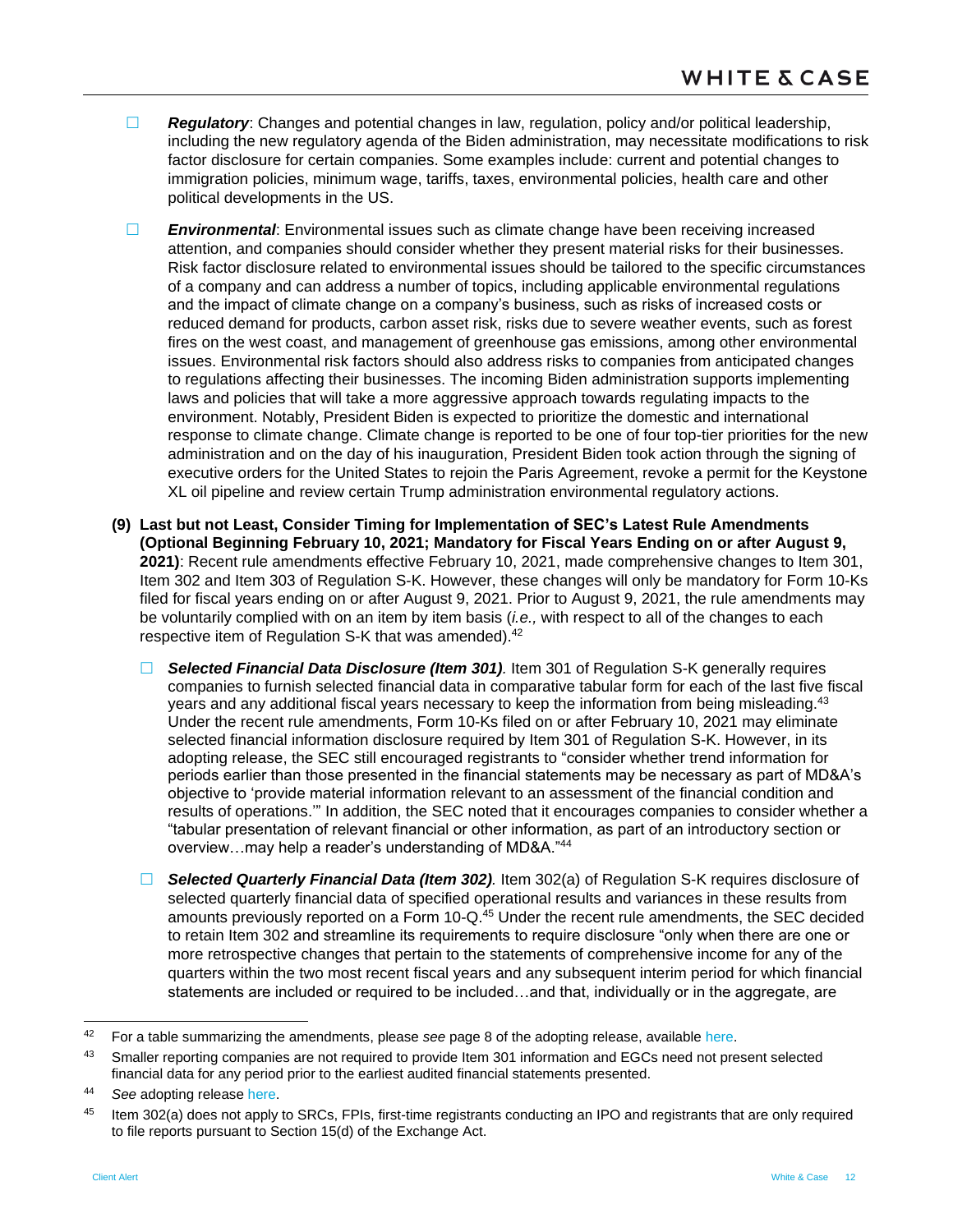material." The amendments further require registrants to: (i) provide an explanation of the reasons for any such material retrospective changes and (ii) disclose, for each affected quarterly period and the fourth quarter in the affected year, summarized financial information related to the statements of comprehensive income and earnings per share reflecting such changes. Accordingly, once a company opts to implement these rule changes, it will need to carefully assess whether any such disclosure will be required. As examples of the type of "retrospective change" that may trigger Item 302(a) disclosure, the SEC noted the following: a correction of an error, the disposition of a business that is accounted for as discontinued operations, a reorganization of entities under common control, or a change in an accounting principle. The SEC cautioned, however, that these examples are not intended to be an exhaustive list and may not always be material such that disclosure would be required under amended Item 302(a).

 *Streamlined MD&A (Item 303)***:** As part of the recent rule amendments, the SEC also made substantial changes to MD&A requirements under Item 303 of Regulation S-K, which changes will require an assessment of a company's current MD&A disclosure and the required changes for a particular company's disclosure to align with the recent rule amendments. For upcoming Form 10-Ks filed in 2021 for calendar year-end companies, there is no requirement to implement these changes, but companies should keep certain changes in mind ahead of their mandatory implementation next year. These rule changes include:

- Clarifying in amended Item 303(b) that where there are material changes in a line item of a company's financial statements, including where material changes within a line item offset one another, disclosure of the underlying reasons for these material changes in quantitative and qualitative terms is required; and
- $\circ$  Eliminating the contractual obligations table in Item 303(a)(5), but amending the liquidity and capital resources disclosure requirements in Item 303(b)(1) to specifically require disclosure of material cash requirements from known contractual and other obligations, including specifying the type of obligation and the relevant time period for the related cash requirements.

| White & Case LLP                 | White & Case LLP                            |
|----------------------------------|---------------------------------------------|
| 1221 Avenue of the Americas      | 701 Thirteenth Street, NW                   |
| New York, New York 10020-1095    | Washington, District of Columbia 20005-3807 |
| <b>United States</b>             | <b>United States</b>                        |
| $T + 12128198200$                | +1 202 626 3600<br>т.                       |
| White & Case LLP                 | White & Case LLP                            |
| 3000 El Camino Real              | 609 Main Street                             |
| 2 Palo Alto Square, Suite 900    | Suite 2900                                  |
| Palo Alto, California 94306-2109 | Houston, Texas 77002                        |
| <b>United States</b>             | <b>United States</b>                        |
| +1 650 213-0300<br>T.            | +1 713 496 9700                             |

In this publication, White & Case means the international legal practice comprising White & Case LLP, a New York State registered limited liability partnership, White & Case LLP, a limited liability partnership incorporated under English law and all other affiliated partnerships, companies and entities.

This publication is prepared for the general information of our clients and other interested persons. It is not, and does not attempt to be, comprehensive in nature. Due to the general nature of its content, it should not be regarded as legal advice.

© 2021 White & Case LLP